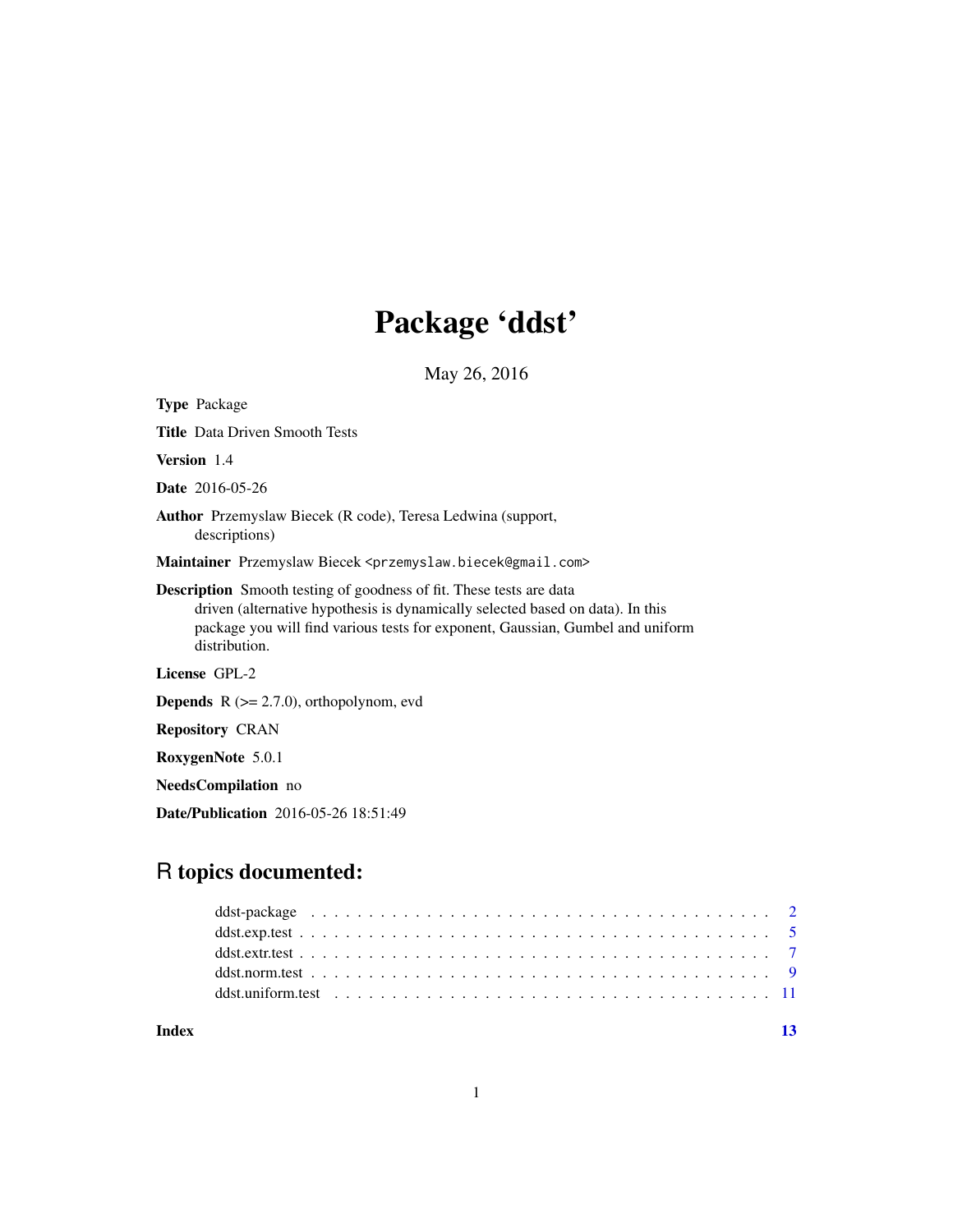<span id="page-1-0"></span>

Set of Data Driven Smooth Tests for Goodness of Fit

#### Details

| Package: | ddst       |
|----------|------------|
| Type:    | Package    |
| Version: | 1.3        |
| Date:    | 2008-07-01 |
| License: | $GPI - 2$  |

#### General Description

Smooth test was introduced by Neyman (1937) to verify simple null hypothesis asserting that observations obey completely known continuous distribution function *F*. Smooth test statistic (with *k* components) can be interpreted as score statistic in an appropriate class of auxiliary models indexed by a vector of parameters *\$theta in R^k, k >= 1\$.*

Pertaining auxilary null hypothesis asserts *\$theta=theta\_0=0\$*. Therefore, in this case, the smooth test statistic based on *n* i.i.d. observations  $\frac{gZ}{a}$ ,..., $\frac{z}{a}$  has the form  $\frac{gW}{c}$  = [1/sqrt(n) sum\_i=1^n *l(Z\_i)]I^-1[1/sqrt(n) sum\_i=1^n l(Z\_i)]'\$*,

where  $\mathcal{L}(Z_i|\mathcal{S}, i=1,...,n)$ , is *k*-dimensional (row) score vector, the symbol *'* denotes transposition while *\$I=Cov\_theta\_0[l(Z\_1)]'[l(Z\_1)]\$*. Following Neyman's idea of modelling underlying distributions one gets  $\frac{\mathcal{S}}{\mathcal{S}}(Z_i) = (phi_1(F(Z_i)),...,phi_k(K(Z_i)))\$ \$ and *I* being the identity matrix, where *\$phi\_j\$*'s,  $j \ge 1$ , are zero mean orthonormal functions on [0,1], while *F* is the completely specified null distribution function.

In case of composite null hypothesis there is also unspecified vector of nuisance parameters *\$gamma\$* defining the distribution of observations. Smooth statistic (with *k* components) in such applications is understood as efficient score statistic for some class of models indexed by an auxiliary parmeter *\$theta in R^k\$*, k >= 1. Pertaining efficient score vector  $$l^*$  (Z\_i;gamma)\$ is defined as the residual from projection the score vector for *\$theta\$* onto the space spanned by score vector for *\$gamma\$*. As such, smooth test is alternative name for *\$C(alpha)\$* Neyman's test. See Neyman (1959), Buhler and Puri (1966) as well as Javitz (1975) for details. Hence, smooth test, based on *n* i.i.d. variables *\$Z\_1,...,Z\_n\$* rejects hypothesis *\$theta=theta\_0=0\$* for large values of

*\$W\_k^\*(tilde gamma)=[1/sqrt(n) sum\_i=1^n l^\*(Z\_i;tilde gamma)][I^\*(tilde gamma)]^-1[1/sqrt(n) sum\_i=1^n l^\*(Z\_i;tilde gamma)]'\$*, where *\$tilde gamma\$* is an appropriate estimator of *\$gamma\$* while  $\frac{\mathcal{S}}{\mu}$ <sup>\*</sup>(gamma)=Cov\_theta\_0[l^\*(Z\_1;gamma)]'[l^\*(Z\_1;gamma)]\$. More details can be found in Janic and Ledwina (2008), Kallenberg and Ledwina (1997 a,b) as well as Inglot and Ledwina (2006 a,b).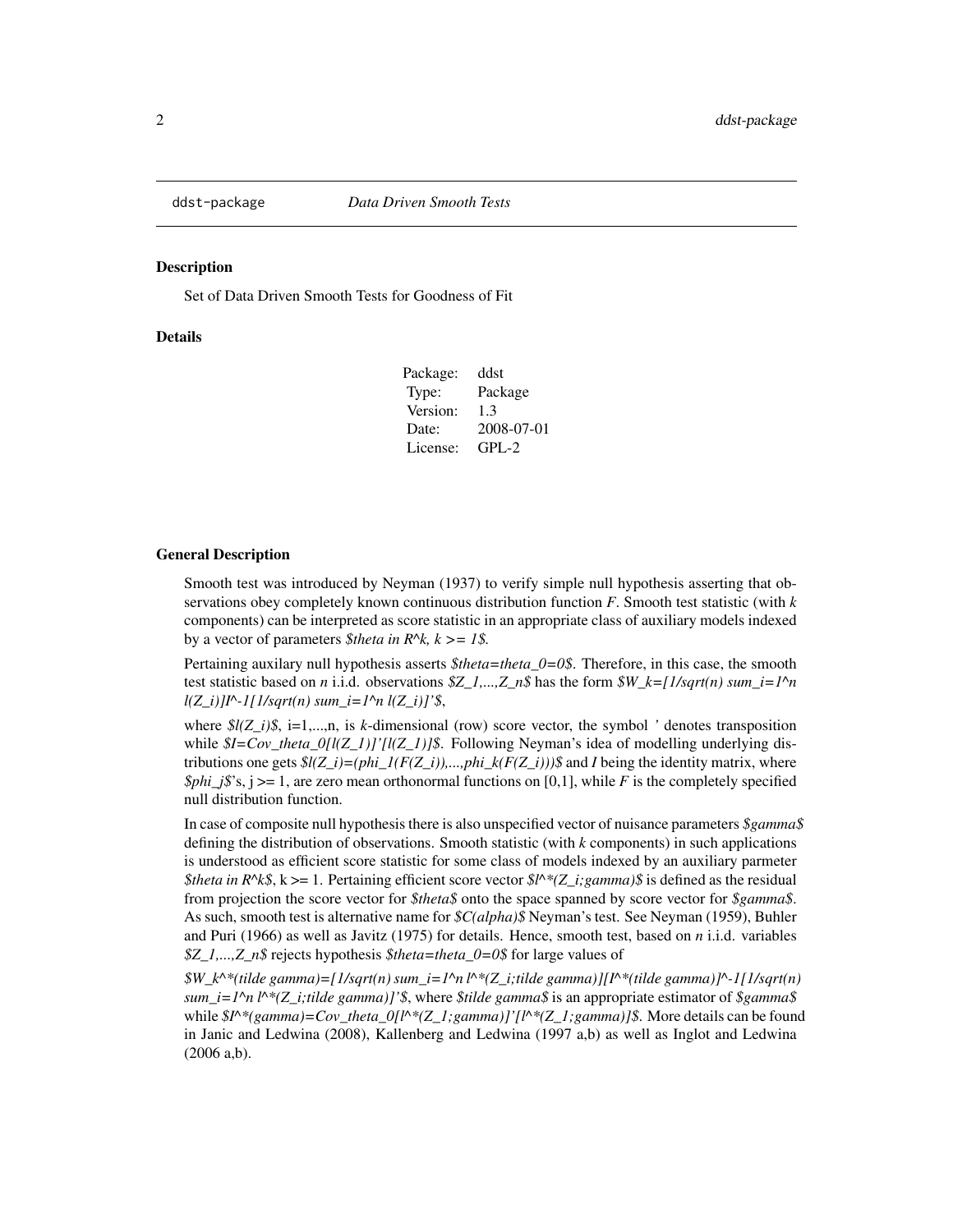## ddst-package 3

Auxiliary models, mentioned above, aim to mimic the unknown underlying model for the data at hand. To choose the dimension *k* of the auxilary model we apply some model selection criteria. Among several solutions already considered, we decided to implement two following ones, pertaining to the two above described problems and resulting *\$W\_k\$* and *\$W\_k^\*(tilde gamma)\$*. The selection rules in the two cases are briefly denoted by *T* and *\$T^\*\$*, respectively, and given by

*\$T = min1 <= k <= d: W\_k-pi(k,n,c) >= W\_j-pi(j,n,c), j=1,...,d\$*

and

 $$T^* = min1 \le k \le d$ : W\_k^\*(tilde gamma)-pi<sup> $\wedge$ \*</sup>(k,n,c) >= W\_j^\*(tilde gamma)-pi $\wedge$ \*(j,n,c), *j=1,...,d\$*.

Both criteria are based on approximations of penalized loglikelihoods, where loglikelihoods are replaced by *\$W\_k\$* and *\$W\_k^\*(tilde gamma)\$*, respectively. The penalties for the dimension *j* in case of simple and composite null hypothesis are defined as follows

 $\text{Spin}(i,n,c)=j\log n$ , if  $\max I \leq k \leq d|Y|$   $k| \leq \text{sqrt}(c \log(n))$ , 2j, if  $\max I \leq k \leq d|Y|$  $k| > \text{sqrt}(c \log(n))$ *log(n)). \$*

and

 $\text{Spin}^*(j,n,c) = j \log n$ , if  $\max I \le k \le d |Y_k \wedge^*| \le s \text{grt}(c \log(n)), 2j \text{ if } \max (1 \le k \le d) |Y_k \wedge^*| \ge s$ *sqrt(c log(n))\$*.

respectively, where  $c$  is some calibrating constant,  $d$  is maximal dimension taken into account,

$$
\frac{\S(Y_{-1},...,Y_{-k}) = [1/sqrt(n) sum_i = 1^n n l(Z_i)]^{N-1/2}\$}
$$

while

 $\mathcal{S}(Y_1^*,..., Y_k^*)$ =[1/sqrt(n) sum\_i=1^n l^\*(Z\_i; tilde gamma)][I^\*(tilde gamma)]^-1/2\$.

In consequence, data driven smooth tests for the simple and composite null hypothesis reject for large values of  $\frac{SW_T}{s}$  and  $\frac{SW_T}{s} = W_T^*(tilde \theta)$  gamma) $\hat{s}$ , respectively. For details see Inglot and Ledwina (2006 a,b,c).

The choice of *c* in *T* and  $T^*$ *s* is decisive to finite sample behaviour of the selection rules and pertaining statistics *\$W\_T\$* and *\$W\_T^\*(tilde gamma)\$*. In particular, under large *c*'s the rules behave similarly as Schwarz's (1978) BIC while for *c=0* they mimic Akaike's (1973) AIC. For moderate sample sizes, values *c in (2,2.5)* guarantee, under 'smooth' departures, only slightly smaller power as in case BIC were used and simultaneously give much higher power than BIC under multimodal alternatives. In genral, large *c's* are recommended if changes in location, scale, skewness and kurtosis are in principle aimed to be detected. For evidence and discussion see Inglot and Ledwina (2006 c).

It  $c>0$  then the limiting null distribution of *\$W\_T\$* and *\$W\_T^\*(tilde gamma)\$* is central chisquared with one degree of freedom. In our implementation, for given *n*, both critical values and *p*-values are computed by MC method.

Empirical distributions of *T* and *\$T^\*\$* as well as *\$W\_T\$* and *\$W\_T^\*(tilde gamma)\$* are not essentially influenced by the choice of reasonably large *d*'s, provided that sample size is at least moderate.

For more details see: <http://www.biecek.pl/R/ddst/description.pdf>.

#### Author(s)

Przemyslaw Biecek and Teresa Ledwina

Maintainer: You should complain to Przemyslaw Biecek <przemyslaw.biecek@gmail.com>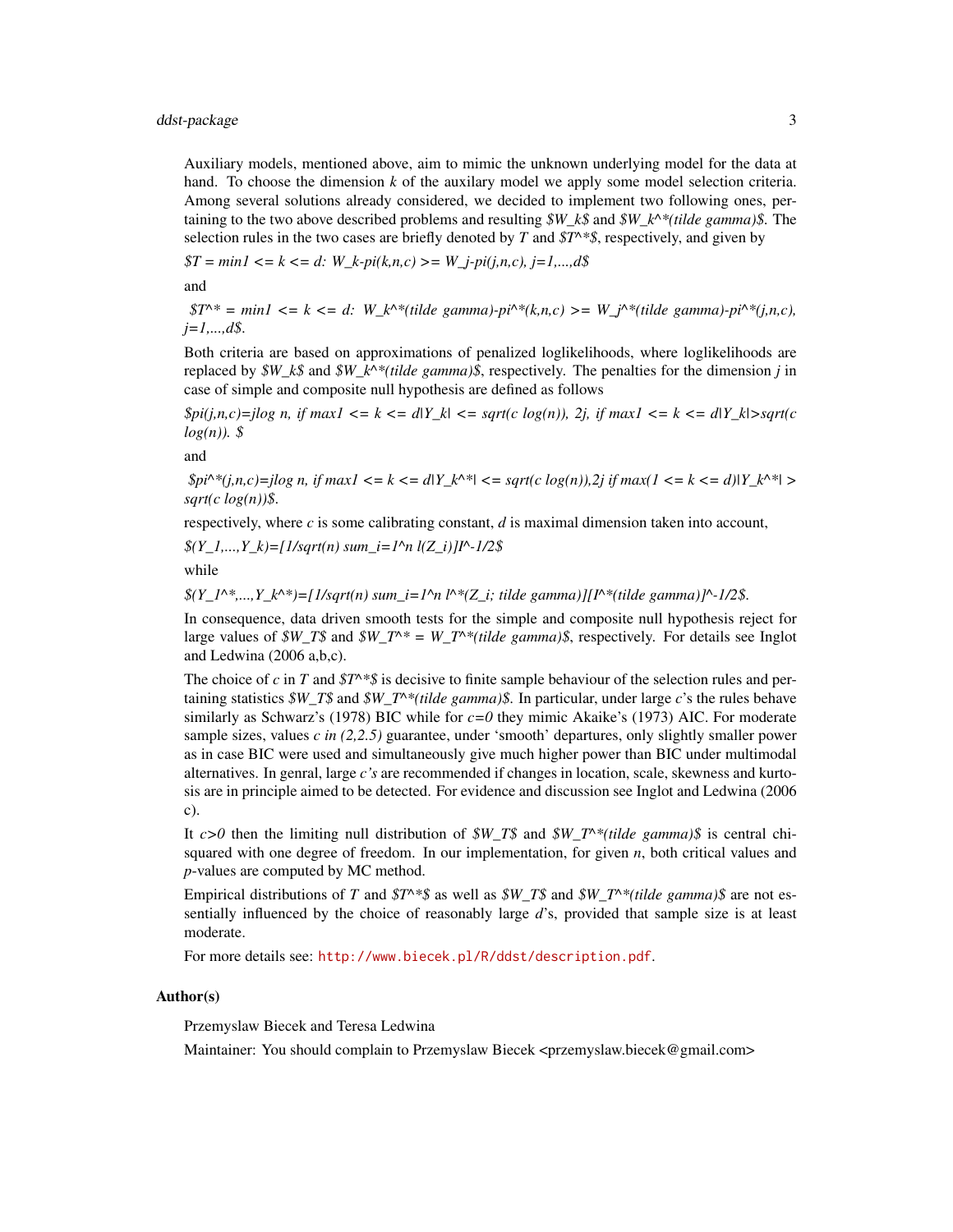#### References

Akaike, H. (1973). Information theory and the maximum likelihood principle. In: *2nd International Symposium on Information Theory*, (eds. B. N. Petrov and F. Csaki), 267-281. Akademiai Kiado, Budapest.

Buhler, W.J., Puri, P.S. (1966). On optimal asymptotic tests of composite hypotheses with several constraints. *Z. Wahrsch. verw. Geb.* 5, 71–88.

Inglot, T., Ledwina, T. (2006 a). Data-driven score tests for homoscedastic linear regression model: asymptotic results. *Probab. Math. Statist.* 26, 41–61.

Inglot, T., Ledwina, T. (2006 b). Data-driven score tests for homoscedastic linear regression model: the construction and simulations. In *Prague Stochastics 2006. Proceedings*, (eds. M. Huskova, M. Janzura), 124–137. Matfyzpress, Prague.

Inglot, T., Ledwina, T. (2006 c). Towards data driven selection of a penalty function for data driven Neyman tests. *Linear Algebra and its Appl.* 417, 579–590.

Javitz, H.S. (1975). Generalized smooth tests of goodness of fit, independence and equality of distributions. Ph.D. thesis at University of California, Berkeley.

Janic, A. and Ledwina, T. (2008). Data-driven tests for a location-scale family revisited. *J. Statist. Theory. Pract. Special issue on Modern Goodness of Fit Methods. accepted.*.

Kallenberg, W.C.M., Ledwina, T. (1997 a). Data driven smooth tests for composite hypotheses: Comparison of powers. *J. Statist. Comput. Simul.* 59, 101–121.

Kallenberg, W.C.M., Ledwina, T. (1997 b). Data driven smooth tests when the hypothesis is composite. *J. Amer. Statist. Assoc.* 92, 1094–1104.

Neyman, J. (1937). 'Smooth test' for goodness of fit. *Skand. Aktuarietidskr.* 20, 149-199.

Neyman, J. (1959). Optimal asymptotic tests of composite statistical hypotheses. In *Probability and Statistics*, (ed. U. Grenander), Harald Cramer Volume, 212–234. Wiley, New York.

```
# Data Driven Smooth Test for Uniformity
#
# H0 is true
z = runif(80)ddst.uniform.test(z, compute.p=TRUE)
# H0 is false
z = rbeta(80,4,2)
(t = ddt.\text{uniform.test}(z, compute.p=TRUE))t$p.value
# Data Driven Smooth Test for Normality
#
# H0 is true
z = rnorm(80)ddst.norm.test(z, compute.p=TRUE)
# H0 is false
z = \text{resp}(80, 4)
```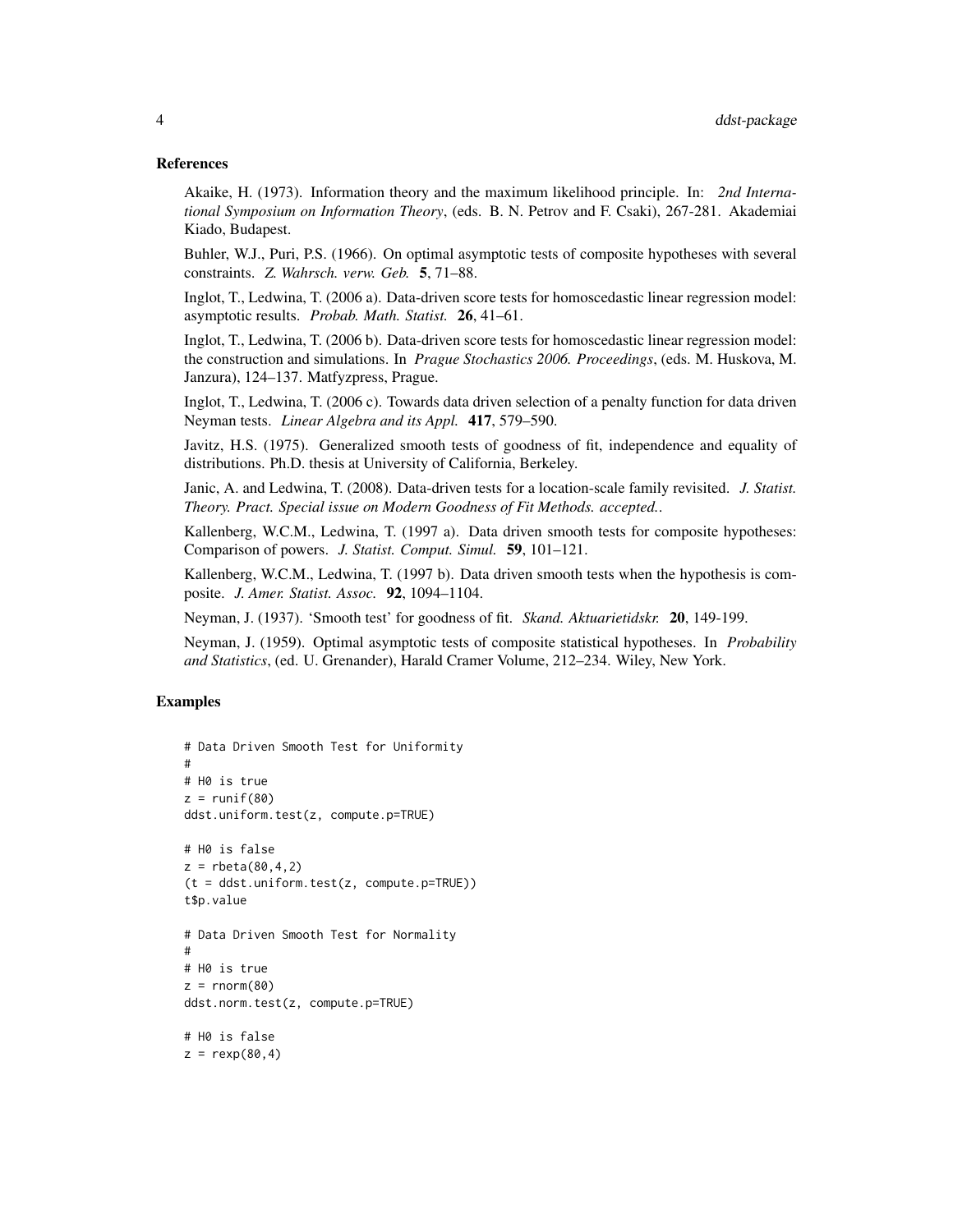## <span id="page-4-0"></span>ddst.exp.test 5

```
ddst.norm.test(z, B=5000, compute.p=TRUE)
# Data Driven Smooth Test for Extreme Value Distribution
#
# H0 is true
#library(evd)
#z = -qgumbel(runif(100),-1,1)
#ddst.extr.test (z, compute.p = TRUE)
# H0 is false
z = \text{resp}(80, 4)ddst.extr.test (z, compute.p = TRUE)
# Data Driven Smooth Test for Exponentiality
#
# H0 is true
z = \text{resp}(80, 4)ddst.exp.test (z, compute.p = TRUE)
# H0 is false
z = rchisq(80,4)
ddst.exp.test (z, compute.p = TRUE)
```
ddst.exp.test *Data Driven Smooth Test for Exponentiality*

## Description

Performs data driven smooth test for composite hypothesis of exponentiality.

## Usage

```
ddst.exp.test(x, base = ddst.base.legendre, c = 100, B = 1000, compute.p = F,
   Dmax = 5, \ldots)
```
## Arguments

| X            | a (non-empty) numeric vector of data values.                                                                                                                        |
|--------------|---------------------------------------------------------------------------------------------------------------------------------------------------------------------|
| base         | a function which returns orthogonal system, might be ddst.base.legendre<br>for Legendre polynomials or ddst.base.cos for cosine system, see package<br>description. |
| $\mathsf{C}$ | a parameter for model selection rule, see package description.                                                                                                      |
| B            | an integer specifying the number of replicates used in p-value computation.                                                                                         |
| compute.p    | a logical value indicating whether to compute a p-value.                                                                                                            |
| Dmax         | an integer specifying the maximum number of coordinates, only for advanced<br>users.                                                                                |
|              | further arguments.                                                                                                                                                  |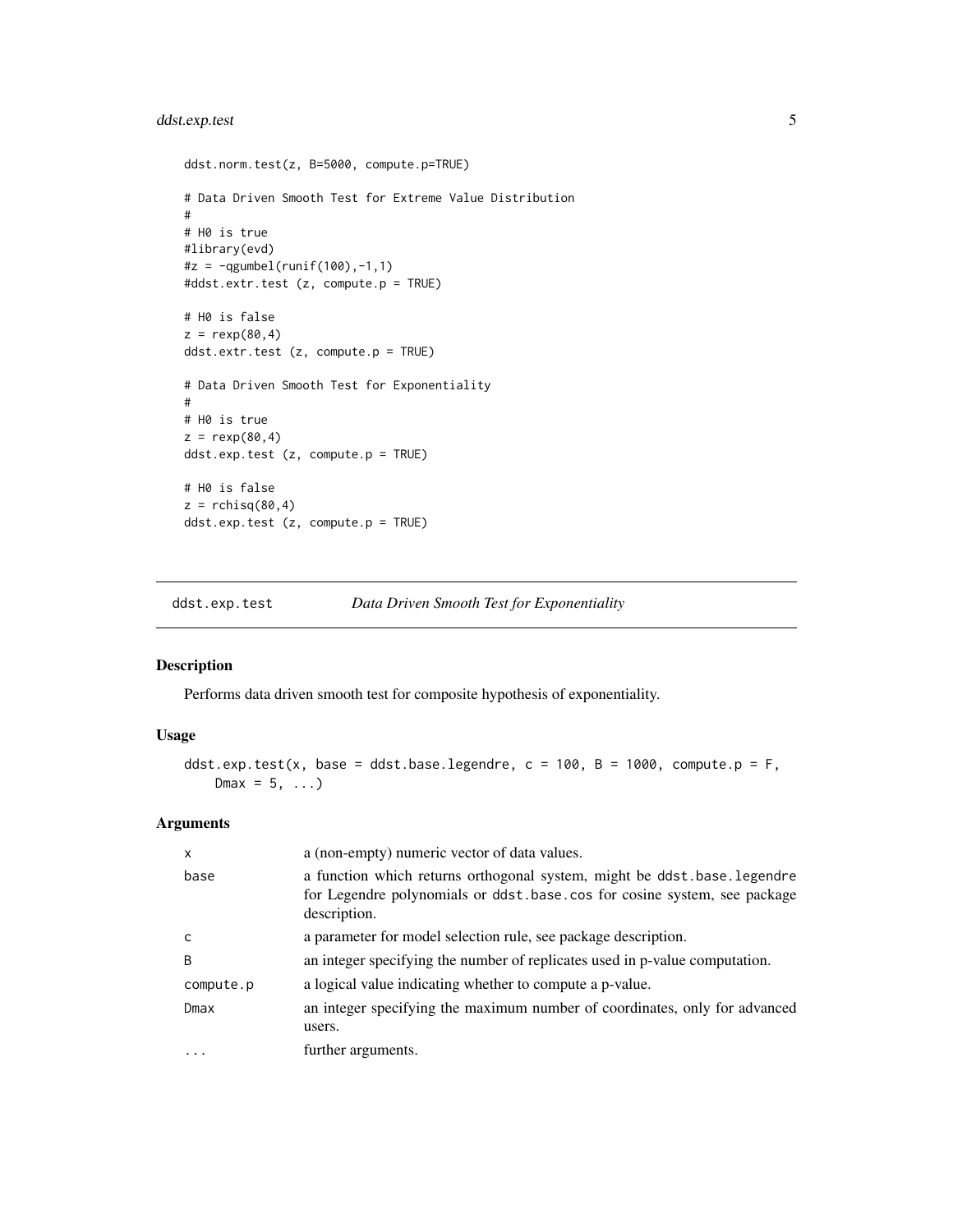#### Details

Null density is given by  $f(z;gamma) = exp(-z/gamma)$  for  $z \ge 0$  and 0 otherwise.

Modelling alternatives similarly as in Kallenberg and Ledwina (1997 a,b), e.g., and estimating *\$gamma\$* by *\$tilde gamma= 1/n sum\_i=1^n Z\_i\$* yields the efficient score vector *\$l^\*(Z\_i;tilde gamma)=(phi\_1(F(Z\_i;tilde gamma)),...,phi\_k(F(Z\_i;tilde gamma)))\$*, where *\$phi\_j\$*'s are *j*th degree orthonormal Legendre polynomials on [0,1] or cosine functions *\$sqrt(2) cos(pi j x), j>=1\$,* while *\$F(z;gamma)\$* is the distribution function pertaining to *\$f(z;gamma)\$*.

The matrix *\$[I^\*(tilde gamma)]^-1\$* does not depend on *\$tilde gamma\$* and is calculated for succeding dimensions *k* using some recurrent relations for Legendre's polynomials and computed in a numerical way in case of cosine basis. In the implementation the default value of *c* in *\$T^\*\$* is set to be 100.

Therefore, *\$T^\*\$* practically coincides with S1 considered in Kallenberg and Ledwina (1997 a).

For more details see: <http://www.biecek.pl/R/ddst/description.pdf>.

## Value

An object of class htest

| statistic | the value of the test statistic.                                |
|-----------|-----------------------------------------------------------------|
| parameter | the number of choosen coordinates (k).                          |
| method    | a character string indicating the parameters of performed test. |
| data.name | a character string giving the name(s) of the data.              |
| p.value   | the p-value for the test, computed only if compute. p=T.        |

## Author(s)

Przemyslaw Biecek and Teresa Ledwina

## References

Kallenberg, W.C.M., Ledwina, T. (1997 a). Data driven smooth tests for composite hypotheses: Comparison of powers. *J. Statist. Comput. Simul.* 59, 101–121.

Kallenberg, W.C.M., Ledwina, T. (1997 b). Data driven smooth tests when the hypothesis is composite. *J. Amer. Statist. Assoc.* 92, 1094–1104.

```
# H0 is true
z = \text{resp}(80, 4)ddst.exp.test (z, compute.p = TRUE)
# H0 is false
z =rchisq(80,4)
(t = ddst.exp.test (z, compute.p = TRUE))t$p.value
```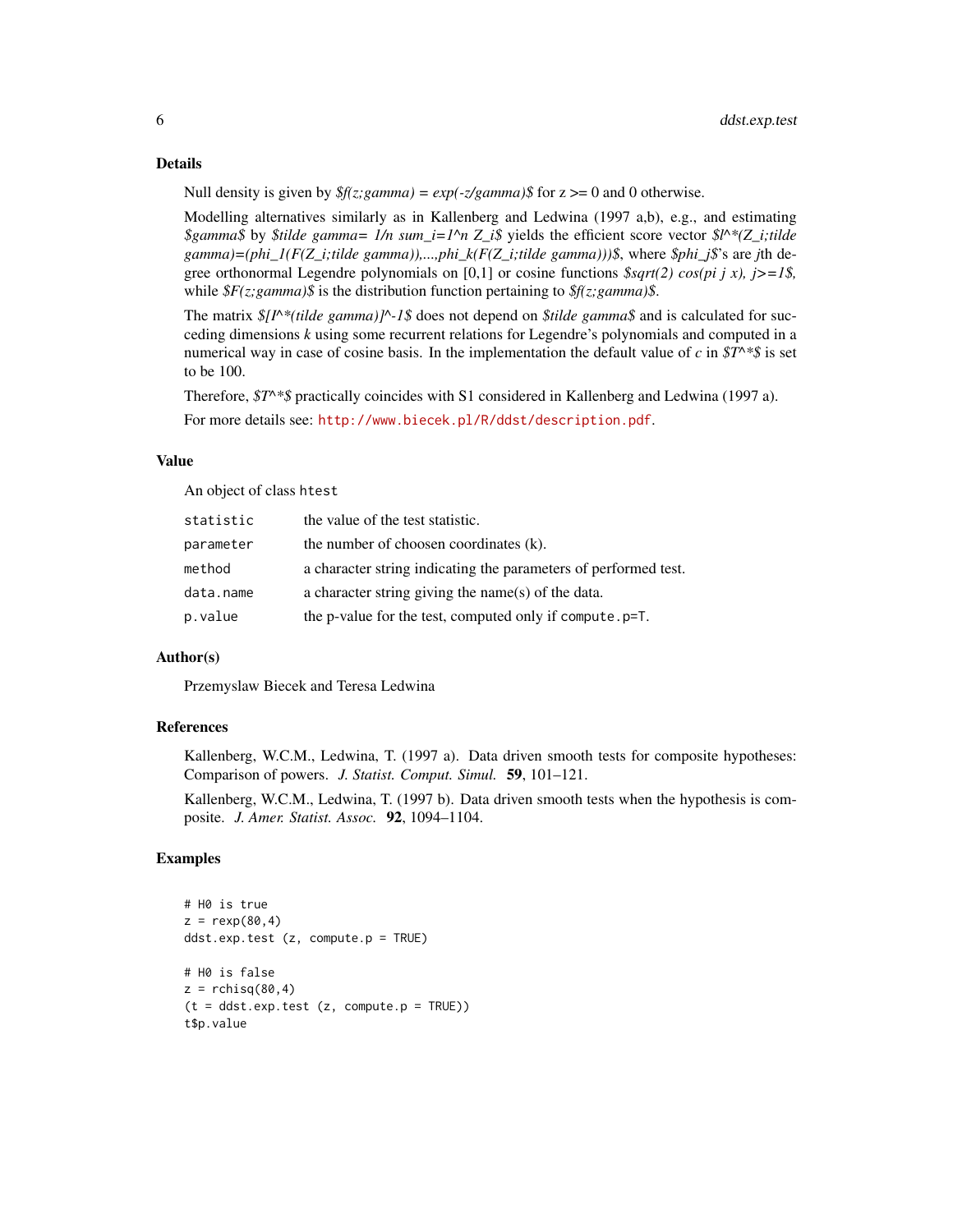<span id="page-6-0"></span>

Performs data driven smooth test for composite hypothesis of extreme value distribution.

#### Usage

```
ddst.extr.test(x, base = ddst.base.legendre, c = 100, B = 1000, compute.p = F,
   Dmax = 5, ...
```
#### Arguments

| X         | a (non-empty) numeric vector of data values.                                                                                                                        |
|-----------|---------------------------------------------------------------------------------------------------------------------------------------------------------------------|
| base      | a function which returns orthogonal system, might be ddst.base.legendre<br>for Legendre polynomials or ddst.base.cos for cosine system, see package<br>description. |
| C         | a parameter for model selection rule, see package description.                                                                                                      |
| B         | an integer specifying the number of replicates used in p-value computation.                                                                                         |
| compute.p | a logical value indicating whether to compute a p-value.                                                                                                            |
| Dmax      | an integer specifying the maximum number of coordinates, only for advanced<br>users.                                                                                |
| $\ddotsc$ | further arguments.                                                                                                                                                  |

## Details

Null density is given by *\$f(z;gamma)=1/gamma\_2 exp((z-gamma\_1)/gamma\_2- exp((z-gamma\_1)/gamma\_2))\$*, z in R.

We model alternatives similarly as in Kallenberg and Ledwina (1997) and Janic-Wroblewska (2004) using Legendre's polynomials or cosines. The parameter *\$gamma=(gamma\_1,gamma\_2)\$* is estimated by *\$tilde gamma=(tilde gamma\_1,tilde gamma\_2)\$*, where *\$tilde gamma\_1=-1/n sum\_i=1^n Z\_i + varepsilon G\$*, where *\$varepsilon approx 0.577216 \$* is the Euler constant and *\$ G = tilde gamma\_2 =*  $[n(n-1) \ln 2]^{\wedge}$ *-1sum\_1<= j < i <=*  $n(Z_n : i^{\wedge}o \cdot Z_n : j^{\wedge}o)$  *\$ while*  $Z_n : i^{\wedge}o \leq ... \leq Z_n$ *Z\_n:n^o\$* are ordered variables *\$-Z\_1,...,-Z\_n\$*, cf Hosking et al. (1985). The above yields auxiliary test statistic *\$W\_k^\*(tilde gamma)\$* described in details in Janic and Ledwina (2008), in case when Legendre's basis is applied.

The related matrix *\$[I^\*(tilde gamma)]^-1\$* does not depend on *\$tilde gamma\$* and is calculated for succeding dimensions *k* using some recurrent relations for Legendre's polynomials and numerical methods for cosine functions. In the implementation the default value of *c* in *\$T^\*\$* was fixed to be 100. Hence, *\$T^\*\$* is Schwarz-type model selection rule. The resulting data driven test statistic for extreme value distribution is *\$W\_T^\*=W\_T^\*(tilde gamma)\$*.

For more details see: <http://www.biecek.pl/R/ddst/description.pdf>.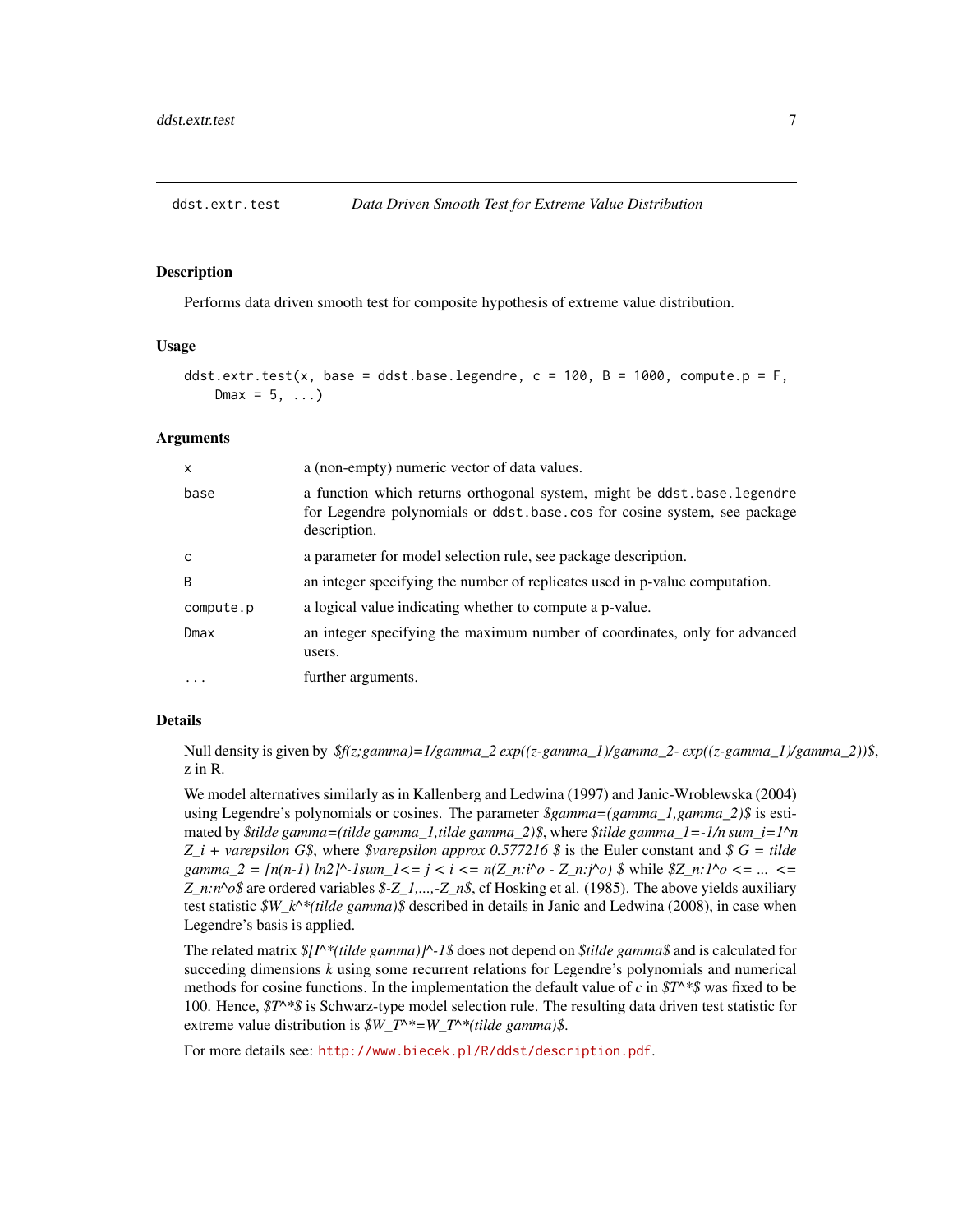## Value

An object of class htest

| statistic | the value of the test statistic.                                |
|-----------|-----------------------------------------------------------------|
| parameter | the number of choosen coordinates (k).                          |
| method    | a character string indicating the parameters of performed test. |
| data.name | a character string giving the name(s) of the data.              |
| p.value   | the p-value for the test, computed only if compute.p=T.         |

## Author(s)

Przemyslaw Biecek and Teresa Ledwina

#### References

Hosking, J.R.M., Wallis, J.R., Wood, E.F. (1985). Estimation of the generalized extreme-value distribution by the method of probability-weighted moments. *Technometrics* 27, 251–261.

Janic-Wroblewska, A. (2004). Data-driven smooth test for extreme value distribution. *Statistics* 38, 413–426.

Janic, A. and Ledwina, T. (2008). Data-driven tests for a location-scale family revisited. *J. Statist. Theory. Pract. Special issue on Modern Goodness of Fit Methods. accepted.*.

Kallenberg, W.C.M., Ledwina, T. (1997). Data driven smooth tests for composite hypotheses: Comparison of powers. *J. Statist. Comput. Simul.* 59, 101–121.

```
library(evd)
```

```
# for given vector of 19 numbers
z = c(13.41, 6.04, 1.26, 3.67, -4.54, 2.92, 0.44, 12.93, 6.77, 10.09,4.10, 4.04, -1.97, 2.17, -5.38, -7.30, 4.75, 5.63, 8.84)
ddst.extr.test(z, compute.p=TRUE)
# H0 is true
x = -qgumbel(runif(100),-1,1)
ddst.extr.test (x, compute.p = TRUE)
# H0 is false
x = \text{resp}(80, 4)ddst.extr.test (x, compute.p = TRUE)
```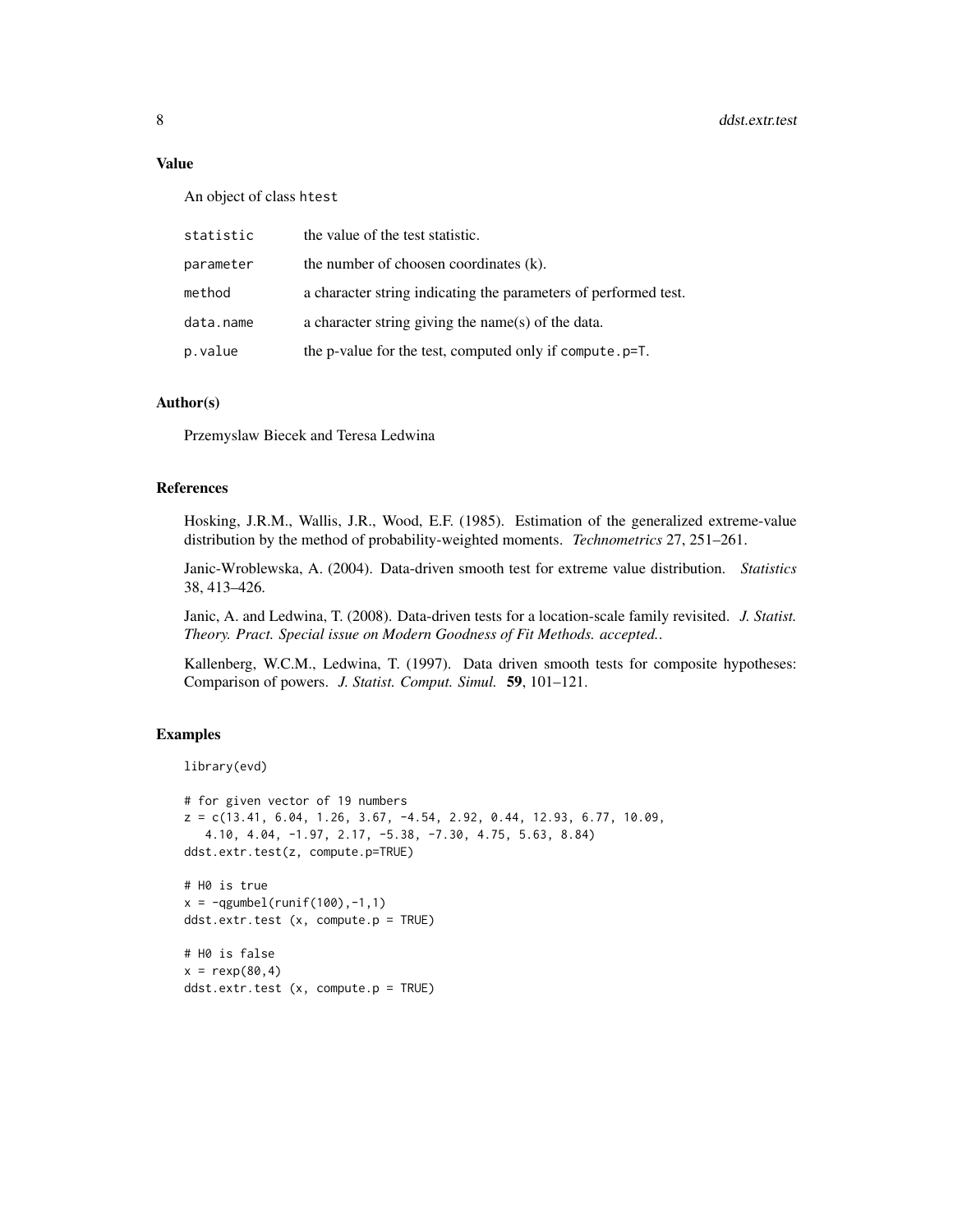<span id="page-8-0"></span>

Performs data driven smooth test for composite hypothesis of normality.

## Usage

```
ddst.norm.test(x, base = ddst.base.legendre, c = 100, B = 1000, compute.p = F,
   Dmax = 5, ...
```
#### Arguments

| X            | a (non-empty) numeric vector of data values.                                                                                                                        |
|--------------|---------------------------------------------------------------------------------------------------------------------------------------------------------------------|
| base         | a function which returns orthogonal system, might be ddst.base.legendre<br>for Legendre polynomials or ddst.base.cos for cosine system, see package<br>description. |
| $\mathsf{C}$ | a parameter for model selection rule, see package description.                                                                                                      |
| B            | an integer specifying the number of replicates used in p-value computation.                                                                                         |
| compute.p    | a logical value indicating whether to compute a p-value.                                                                                                            |
| Dmax         | an integer specifying the maximum number of coordinates, only for advanced<br>users.                                                                                |
| $\cdots$     | further arguments.                                                                                                                                                  |

## Details

Null density is given by *\$f(z;gamma)=1/(sqrt(2 pi)gamma\_2) exp(-(z-gamma\_1)^2/(2 gamma\_2^2))\$* for z in R.

We model alternatives similarly as in Kallenberg and Ledwina (1997 a,b) using Legendre's polynomials or cosine basis. The parameter *\$gamma=(gamma\_1,gamma\_2)\$* is estimated by *\$tilde gamma=(tilde gamma\_1,tilde gamma\_2)\$*, where *\$tilde gamma\_1=1/n sum\_i=1^n Z\_i\$* and *\$tilde gamma\_2 = 1/(n-1) sum\_i=1^n-1(Z\_n:i+1-Z\_n:i)(H\_i+1-H\_i)\$*, while *\$Z\_n:1<= ... <= Z\_n:n\$* are ordered values of *\$Z\_1, ..., Z\_n\$* and *\$H\_i= phi^-1((i-3/8)(n+1/4))\$*, cf. Chen and Shapiro (1995).

The above yields auxiliary test statistic *\$W\_k^\*(tilde gamma)\$* described in details in Janic and Ledwina (2008), in case when Legendre's basis is applied. The pertaining matrix  $\frac{s}{l}N^*(t)$  *tilde gamma*)]<sup>^</sup>-*1\$* does not depend on *\$tilde gamma\$* and is calculated for succeding dimensions *k* using some recurrent relations for Legendre's polynomials and is computed in a numerical way in case of cosine basis. In the implementation of  $ST^*$ \$ the default value of *c* is set to be 100. Therefore, in practice, *\$T^\*\$* is Schwarz-type criterion. See Inglot and Ledwina (2006) as well as Janic and Ledwina (2008) for comments. The resulting data driven test statistic for normality is *\$W\_T^\*=W\_T^\*(tilde gamma)\$*.

For more details see: <http://www.biecek.pl/R/ddst/description.pdf>.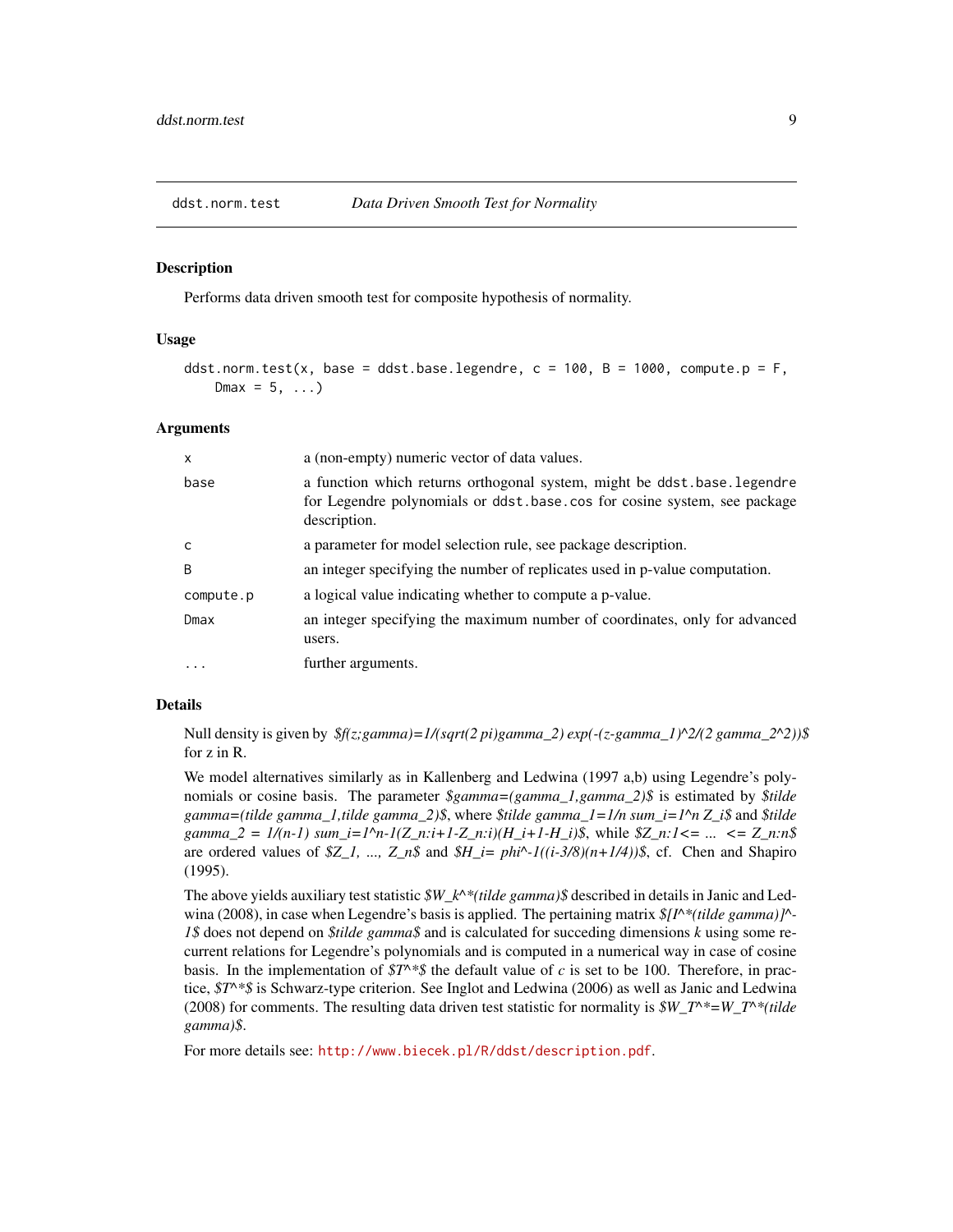## Value

An object of class htest

| statistic | the value of the test statistic.                                |
|-----------|-----------------------------------------------------------------|
| parameter | the number of choosen coordinates (k).                          |
| method    | a character string indicating the parameters of performed test. |
| data.name | a character string giving the name(s) of the data.              |
| p.value   | the p-value for the test, computed only if compute. p=T.        |

## Author(s)

Przemyslaw Biecek and Teresa Ledwina

## References

Chen, L., Shapiro, S.S. (1995). An alternative test for normality based on normalized spacings. *J. Statist. Comput. Simulation* 53, 269–288.

Inglot, T., Ledwina, T. (2006). Towards data driven selection of a penalty function for data driven Neyman tests. *Linear Algebra and its Appl.* 417, 579–590.

Janic, A. and Ledwina, T. (2008). Data-driven tests for a location-scale family revisited. *J. Statist. Theory. Pract. Special issue on Modern Goodness of Fit Methods. accepted.*.

Kallenberg, W.C.M., Ledwina, T. (1997 a). Data driven smooth tests for composite hypotheses: Comparison of powers. *J. Statist. Comput. Simul.* 59, 101–121.

Kallenberg, W.C.M., Ledwina, T. (1997 b). Data driven smooth tests when the hypothesis is composite. *J. Amer. Statist. Assoc.* 92, 1094–1104.

```
# for given vector of 19 numbers
z = c(13.41, 6.04, 1.26, 3.67, -4.54, 2.92, 0.44, 12.93, 6.77, 10.09,4.10, 4.04, -1.97, 2.17, -5.38, -7.30, 4.75, 5.63, 8.84)
ddst.norm.test(z, compute.p=TRUE)
# H0 is true
z = rnorm(80)ddst.norm.test(z, compute.p=TRUE)
# H0 is false
z = \text{resp}(80, 4)ddst.norm.test(z, B=5000, compute.p=TRUE)
```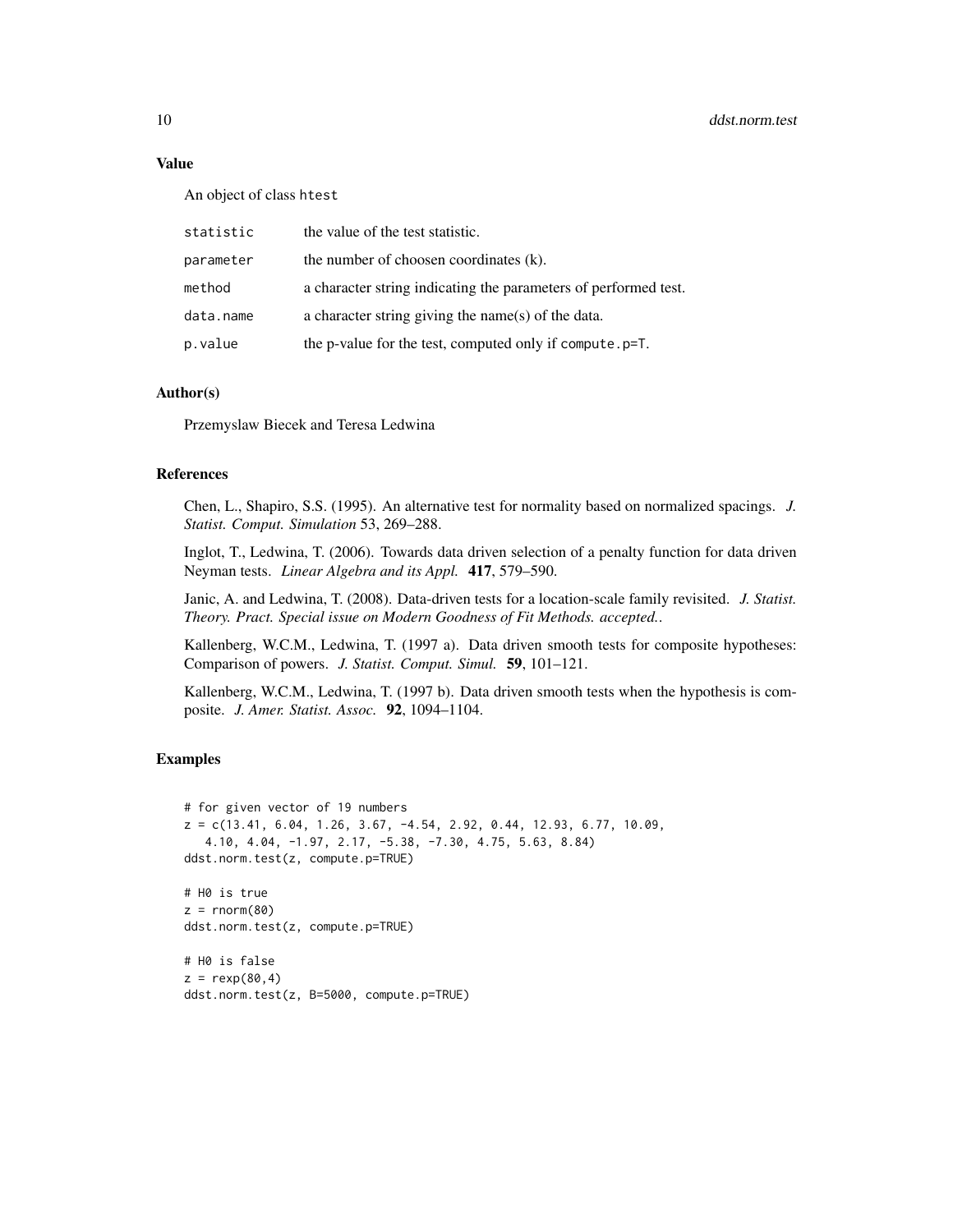<span id="page-10-0"></span>Performs data driven smooth tests for simple hypothesis of uniformity on [0,1].

#### Usage

```
ddst.uniform.test(x, base = ddst.base.legendre, c = 2.4, B = 1000, compute.p = F,
   Dmax = 10, ...
```
### Arguments

| $\mathsf{x}$ | a (non-empty) numeric vector of data values.                                                                                                                        |
|--------------|---------------------------------------------------------------------------------------------------------------------------------------------------------------------|
| base         | a function which returns orthogonal system, might be ddst.base.legendre<br>for Legendre polynomials or ddst.base.cos for cosine system, see package<br>description. |
| C            | a parameter for model selection rule, see package description.                                                                                                      |
| <sub>B</sub> | an integer specifying the number of replicates used in p-value computation.                                                                                         |
| compute.p    | a logical value indicating whether to compute a p-value.                                                                                                            |
| Dmax         | an integer specifying the maximum number of coordinates, only for advanced<br>users.                                                                                |
| $\ddots$ .   | further arguments.                                                                                                                                                  |

## Details

Embeding null model into the original exponential family introduced by Neyman (1937) leads to the information matrix *I* being identity and smooth test statistic with *k* components *\$W\_k=[1/sqrt(n) sum\_j=1^k sum\_i=1^n phi\_j(Z\_i)]^2\$*, where *\$phi\_j\$* is *j*th degree normalized Legendre polynomial on [0,1] (default value of parameter base = 'ddst.base.legendre'). Alternatively, in our implementation, cosine system can be selected (base = 'ddst.base.cos'). For details see Ledwina (1994) and Inglot and Ledwina (2006).

An application of the pertaining selection rule *T* for choosing *k* gives related 'ddst.uniform.test()' based on statistic *\$W\_T\$*.

Similar approach applies to testing goodness-of-fit to any fully specified continuous distribution function *F*. For this purpose it is enough to apply the above solution to transformed observations *\$F(z\_1),...,F(z\_n)\$*.

For more details see: <http://www.biecek.pl/R/ddst/description.pdf>.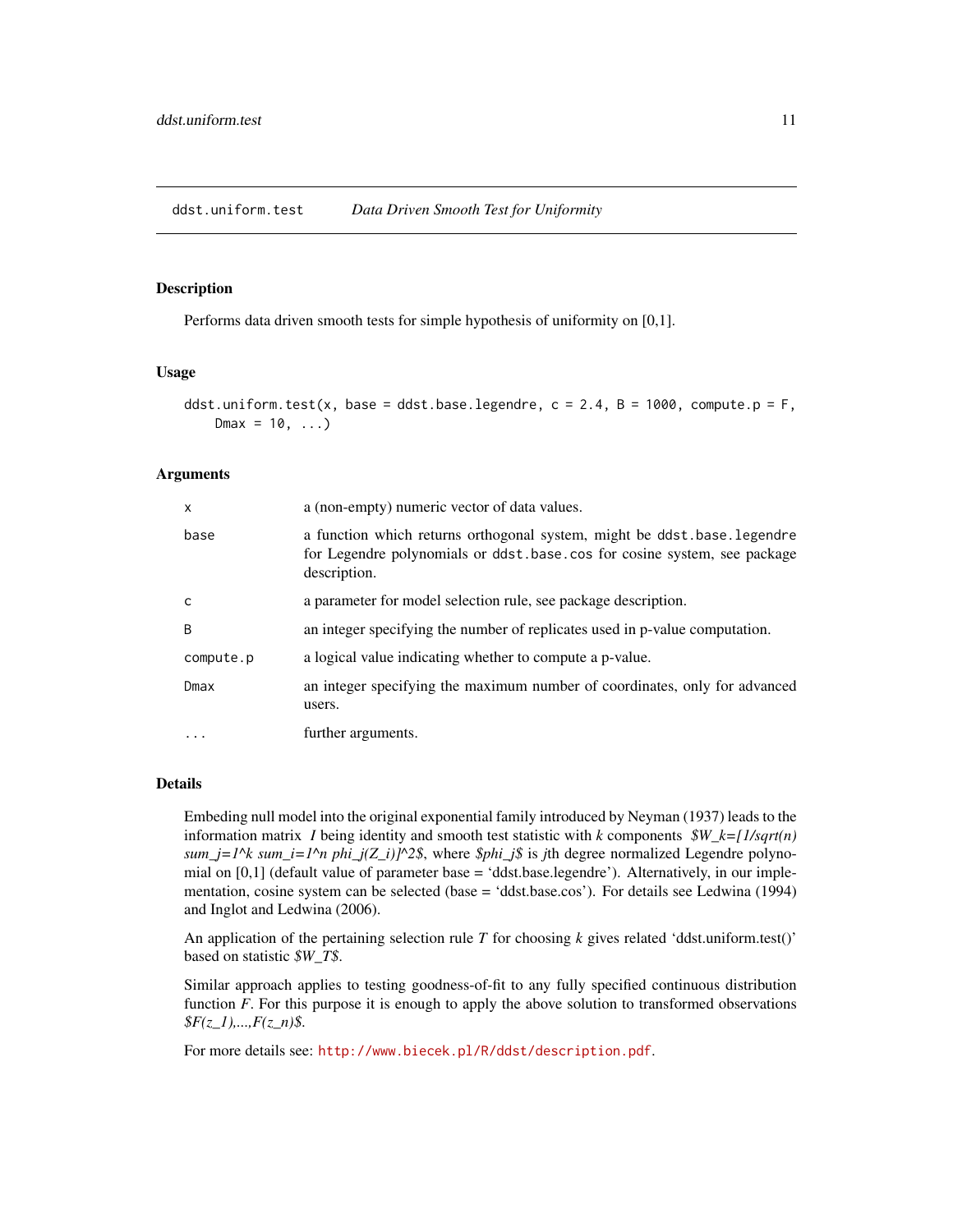## Value

An object of class htest

| statistic | the value of the test statistic.                                |
|-----------|-----------------------------------------------------------------|
| parameter | the number of choosen coordinates (k).                          |
| method    | a character string indicating the parameters of performed test. |
| data.name | a character string giving the name(s) of the data.              |
| p.value   | the p-value for the test, computed only if compute. p=T.        |

## Author(s)

Przemyslaw Biecek and Teresa Ledwina

## References

Inglot, T., Ledwina, T. (2006). Towards data driven selection of a penalty function for data driven Neyman tests. *Linear Algebra and its Appl.* 417, 579–590.

Ledwina, T. (1994). Data driven version of Neyman's smooth test of fit. *J. Amer. Statist. Assoc.* 89 1000-1005.

Neyman, J. (1937). 'Smooth test' for goodness of fit. *Skand. Aktuarietidskr.* 20, 149-199.

```
# H0 is true
z = runif(80)ddst.uniform.test(z, compute.p=TRUE)
```

```
# known fixed alternative
z = rnorm(80, 10, 16)ddst.uniform.test(pnorm(z, 10, 16), compute.p=TRUE)
```

```
# H0 is false
z = rbeta(80,4,2)
(t = ddst.uniform.test(z, compute.p=TRUE))
t$p.value
```